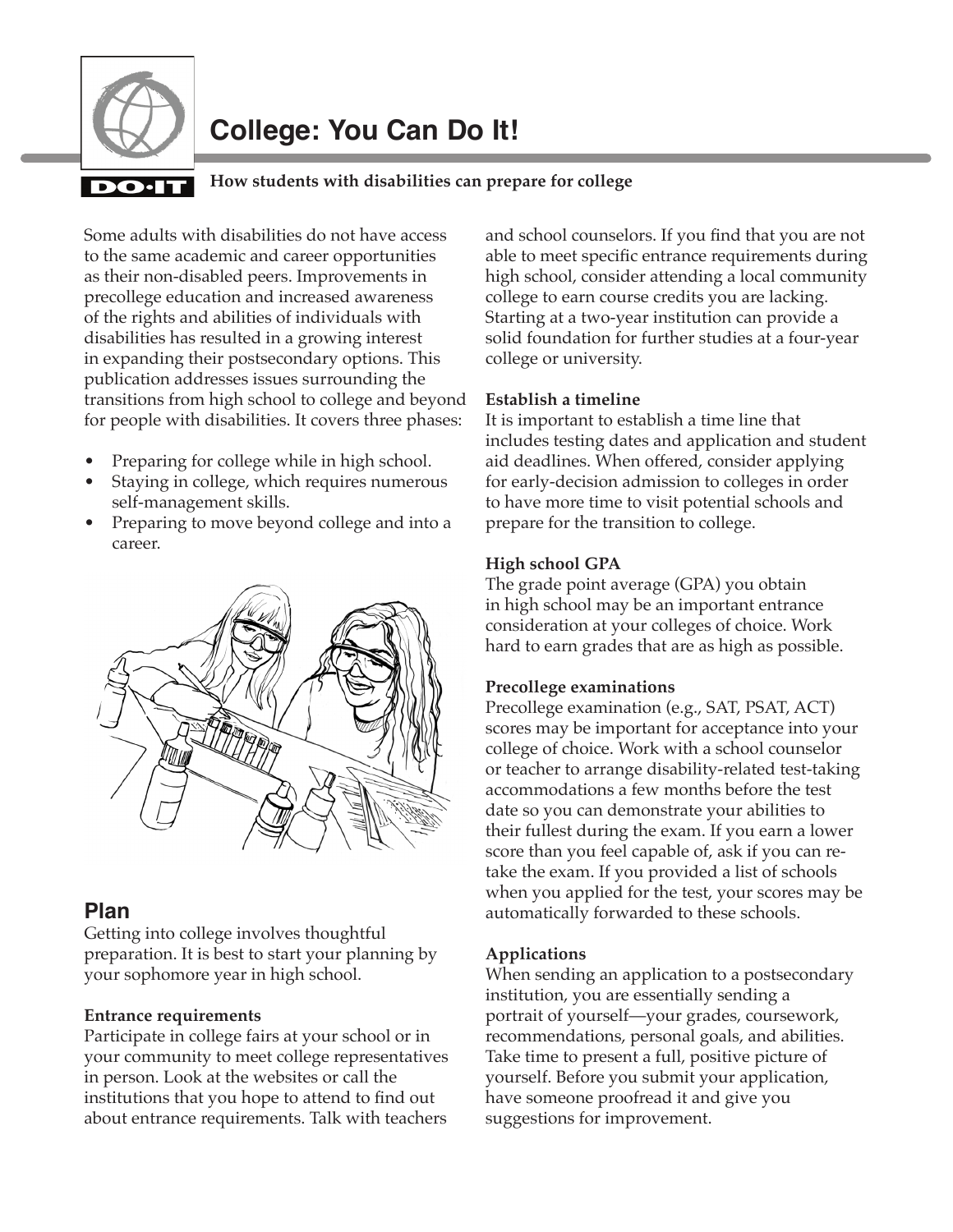#### **Funding**

There are resources to assist with and, in some cases, fully cover costs such as tuition, books, rent, lab fees, technology, and application fees. Start early and talk to teachers, counselors, disability services office, financial aid offices, and undergraduate support programs at institutions you wish to attend. Consult the brochure *College Funding Strategies* at *[www.uw.edu/doit/](http://www.uw.edu/doit/Brochures/Academics/financial-aid.html) [Brochures/Academics/financial-aid.html](http://www.uw.edu/doit/Brochures/Academics/financial-aid.html)* for further information.

#### **Support services**

Knowing your needs and how they can be met is an important factor when selecting a college. Contact the disability services office at campuses of interest to see if they offer the accommodations and support that you require. Ask what type of disability-related documentation the college requires to provide requested services. Arranging support services can take a lot of time, depending on the services you need and the resources that are available. Be sure to allow enough time before school begins to submit your documentation and accommodation requests.

#### **Transition and orientation**

Ask your high school counselor about transition programs that can prepare you for college. For example, *DO‑IT Pals* is an electronic community of teens with disabilities. The teens are supported by each other and adult mentors as they take steps toward college and career success. Further information can be found at *[www.uw.edu/doit/](http://www.washington.edu/doit/Programs/pals.html) [Programs/pals.html](http://www.washington.edu/doit/Programs/pals.html)*. Also, find out if the college you've selected offers summer bridge programs or new student sessions.



## **Go**

Being in college means managing a demanding schedule. It is especially important to develop and use personal skills in the areas of self-advocacy, self-management, and study.

#### **Self-advocacy skills**

Self-advocacy skills include knowing how to skillfully initiate action and interact with faculty, staff, and other students to obtain support services necessary for your learning needs. You are the one who must recognize your needs, as well as mainstream services and disability-related accommodations that will help you be successful. Make contact with those who can provide support or allow accommodations, follow-up on these contacts, and meet any requirements to receive the services needed.

#### **Self-management skills**

Take into account your abilities and strengths, as well as your disabilities, when scheduling classes, work, and social activities. If your strength and ability vary daily, allow for flexibility. Self-management skills include maintaining reasonable academic and personal routines on a daily basis.

#### **Study skills**

Study skills is important and leads to effective overall study habits. On many campuses, study skills courses are available to students free of charge. These may include tutoring, study groups, and open labs to help students be successful. Thoroughly explore the availability of these offerings at your school and take advantage of opportunities available to you.

#### **Support services**

Many students, including individuals with disabilities, find it useful to obtain assistance from campus offices, such as the disability services office. Support services can be long-term or temporary. In many instances, a service that provides assistance requires ongoing attention. For example, to continue receiving some services you may need to provide updates on progress,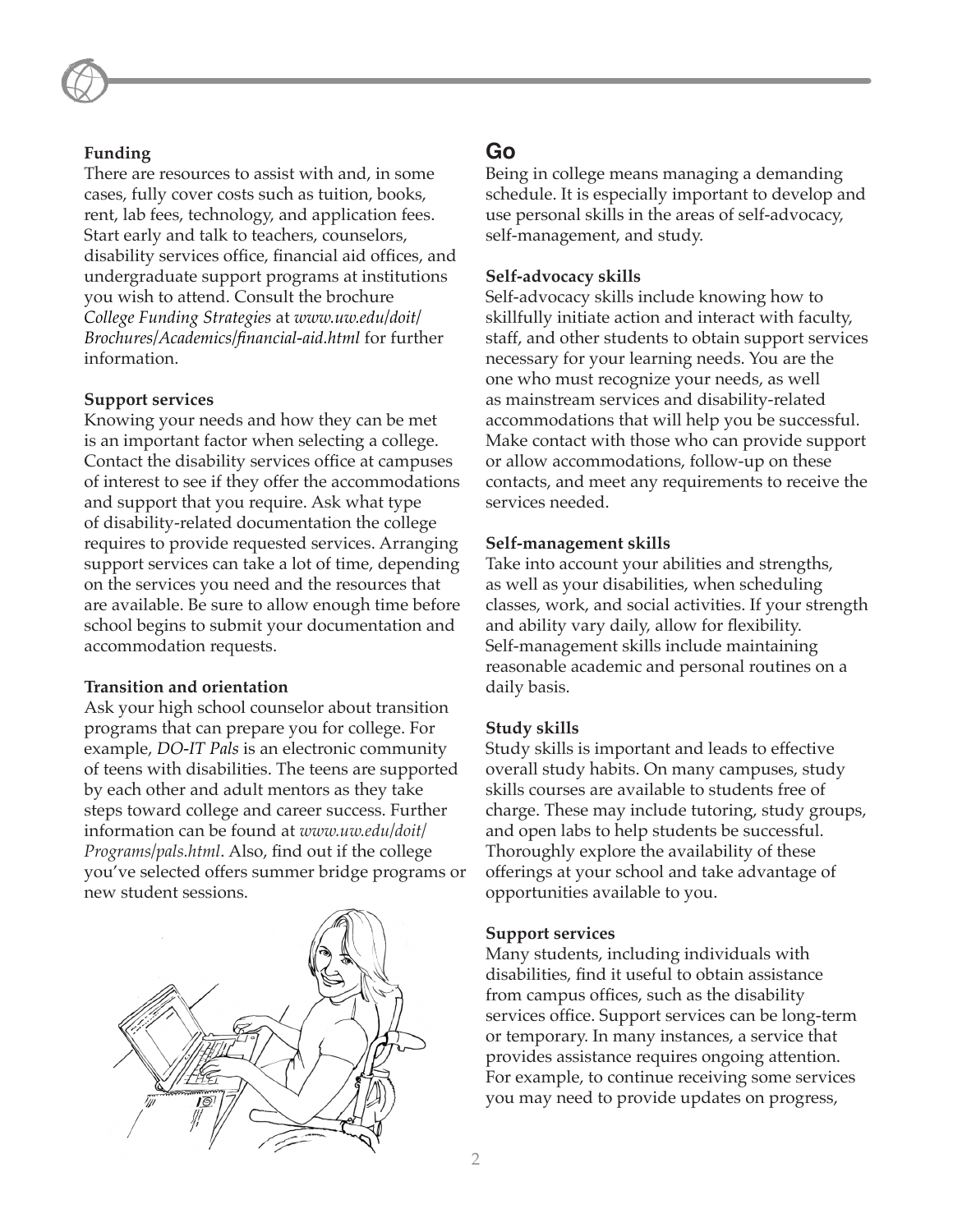status reports, and renewal requests. Factoring these requirements into a regular schedule of activities will ensure continuity of services.

#### **Technology**

Assistive technology makes it possible for people with a variety of disabilities to make full use of computers and the Internet in college and at work. Take advantage of opportunities in high school and college to learn about and use computer technologies. Of particular importance is developing skills in word processing and information access for research purposes. Many colleges have computer labs available to students and, in many cases, provide assistive technology. Find out what technology is available at your school and make use of these resources.

#### **Networking**

Take advantage of networking opportunities through the career center, professional organizations, friends, family, and coworkers because who you know, as well as what you know, can determine your success.

## **Think Ahead**

Working toward a career should begin early in your college life. Making prudent choices academically (e.g., choosing a major, selecting appropriate coursework, engaging in work experiences) can assist you in making your career choices. For more information about career preparation consult the brochure *It's Your Career* at *www.uw.edu/doit/Brochures/Careers/worklearn.html*.

#### **Academic and career choices**

College can prepare you for a specific career as well as a range of opportunities. Seek advice from family members, teachers, school counselors, and career guidance counselors when making decisions about choosing a direction that is best for you. Career services offices at your school may offer classes, testing, and consulting in these areas.

#### **Building your résumé**

To begin building a résumé, make a list of all of your relevant work experiences (paid and volunteer), academic experiences, and other

activities. Seek advice from campus career advisors and consult online and printed resources as you select the best style and format for your résumé depending on the type of job for which you are applying.

#### **Work-based learning**

The career services office at the postsecondary institution you attend may offer employment, cooperative, and internship opportunities. You can also make efforts to obtain other work-based learning experiences for your résumé. These experiences can help you confirm your interests and establish a network of contacts, which will be needed for post-college employment.

#### **Community support services**

For some individuals, the need for support services continues past college graduation, depending on specific post-college job requirements. Early awareness of services you

#### **Helpful Hints**

The following helpful hints are offered by participants in DO-IT, most of whom have disabilities and are in college or pursuing careers.

- Research all of your options for college.
- Work with the school you plan on attending ahead of time.
- Seek assistance from student service offices, such as disabled student services, career services, and cooperative education.
- Plan, organize, and evaluate your needs so that support service units can work together to ensure there are no gaps in assistance.
- Communicate with your professors. They are there to help.
- Request accommodations in a timely manner.
- Be realistic about the number of credits you take, especially the first quarter.
- Take some courses that look like fun, as well as more challenging courses.
- Take some time to enjoy the social life on campus. It is a good way to meet new people and make friends.
- Know yourself. Evaluate your strengths, abilities, skills, and values at various times throughout your college experience.